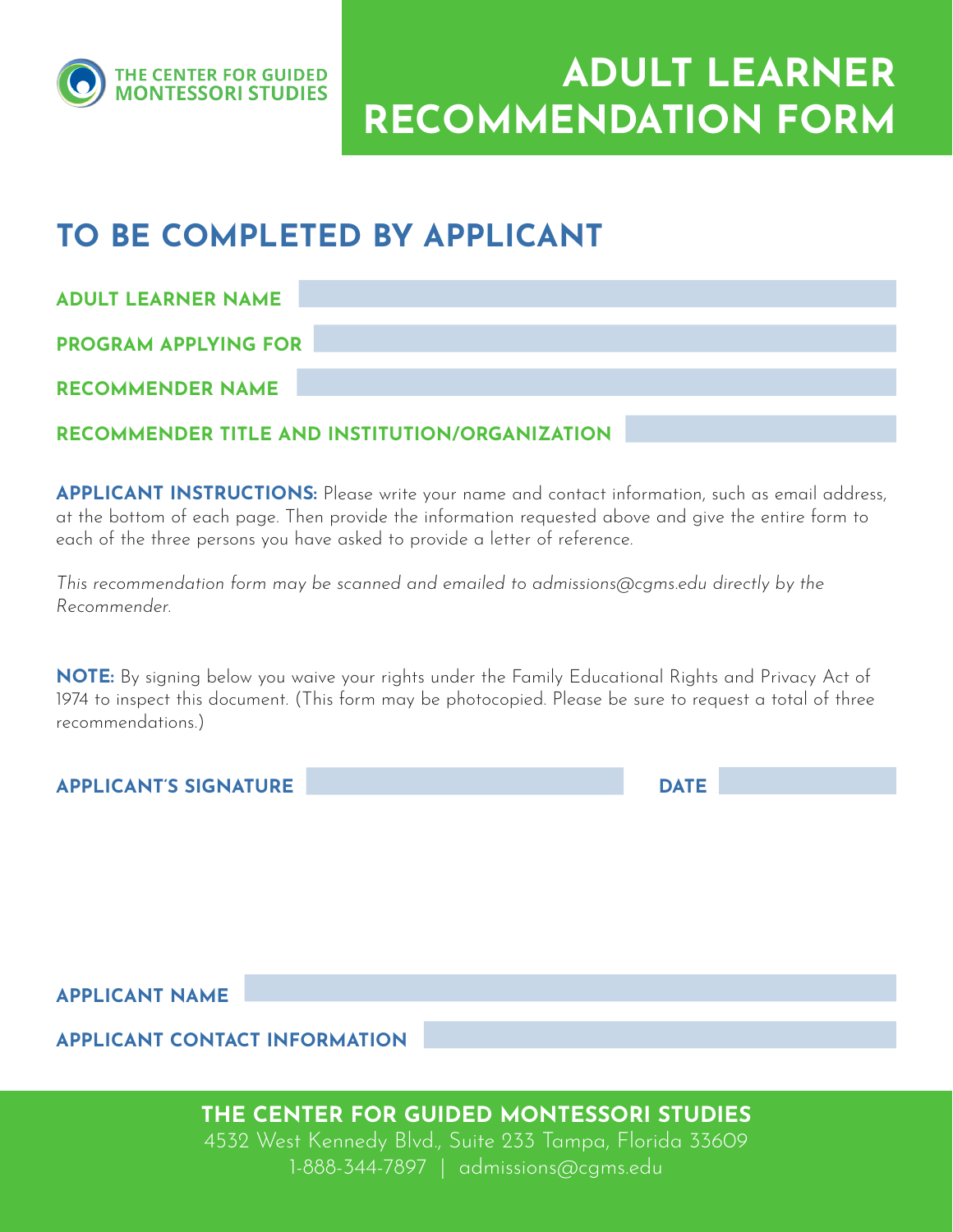

ADULT LEARNER RECOMMENDATION FORM

## TO BE COMPLETED BY RECOMMENDER

- 1. HOW LONG HAVE YOU KNOWN THE APPLICANT?
- 2. IN WHAT CAPACITY(IES) HAVE YOU KNOWN THE APPLICANT?

3. ON A SCALE FROM ONE TO FIVE, WITH (5) BEING "EXCEPTIONAL" AND (1) BEING "BELOW AVERAGE," HOW WOULD YOU COMPARE THE APPLICANT TO OTHER INDIVIDUALS YOU HAVE KNOWN IN THE SAME CAPACITY?

4. ON A SCALE FROM ONE TO FIVE, WITH (5) BEING "EXCEPTIONAL" AND (1) BEING "BELOW AVERAGE," HOW WOULD YOU COMPARE THE APPLICANT TO OTHER INDIVIDUALS YOU HAVE PREVIOUSLY RECOMMENDED FOR ADVANCED STUDIES?

5. ON A SCALE FROM ONE TO FIVE, WITH (5) BEING "OUTSTANDING" AND (1) BEING "POOR," HOW WELL DO YOU THINK THE APPLICANT WILL PERFORM IN THE CGMS PROGRAM? YOU MAY SKIP THIS SECTION OR WRITE "UNSURE."

APPLICANT NAME

APPLICANT CONTACT INFORMATION